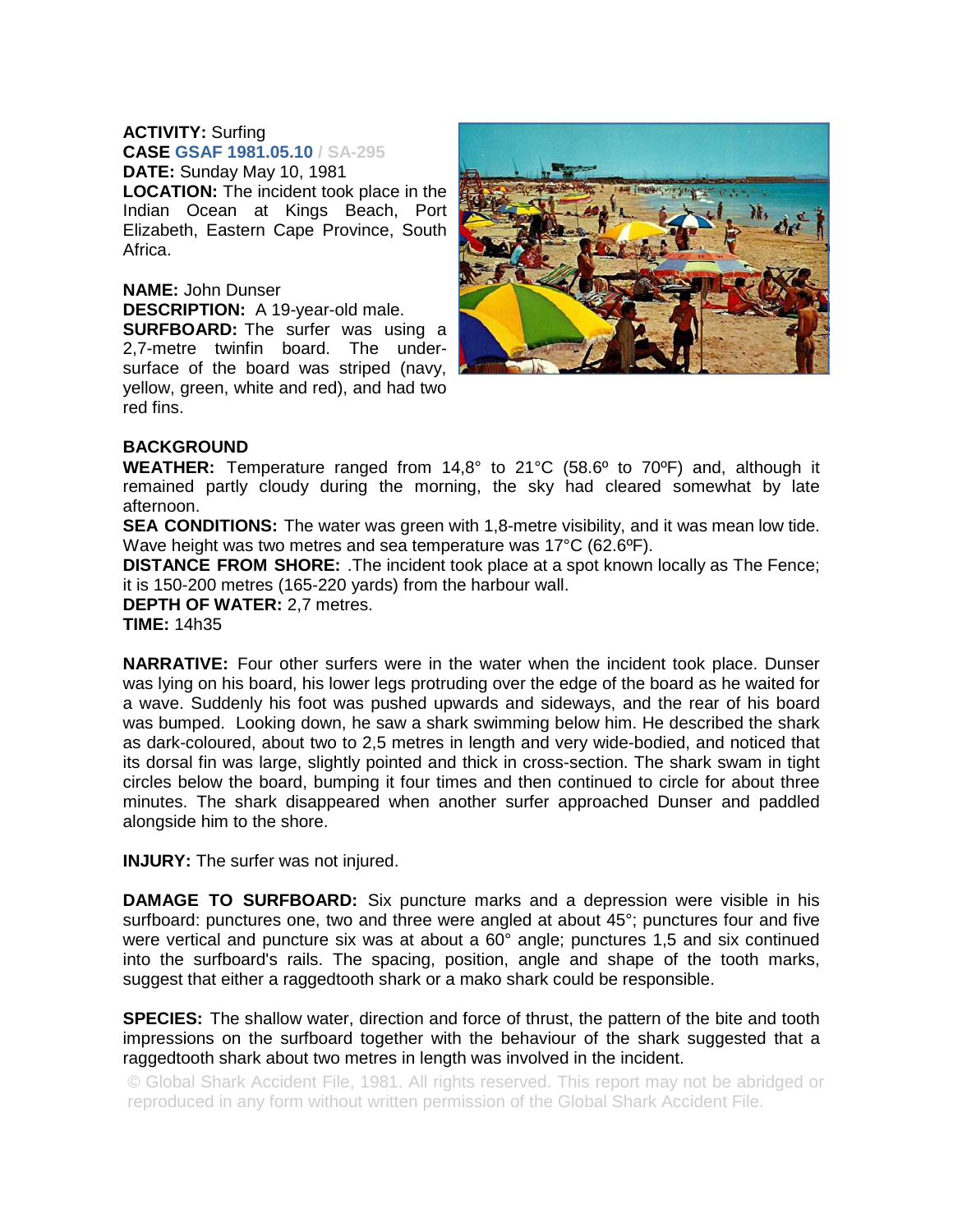

**CASE INVESTIGATOR:** Malcolm Smale, Ph.D., Port Elizabeth Museum



waters'.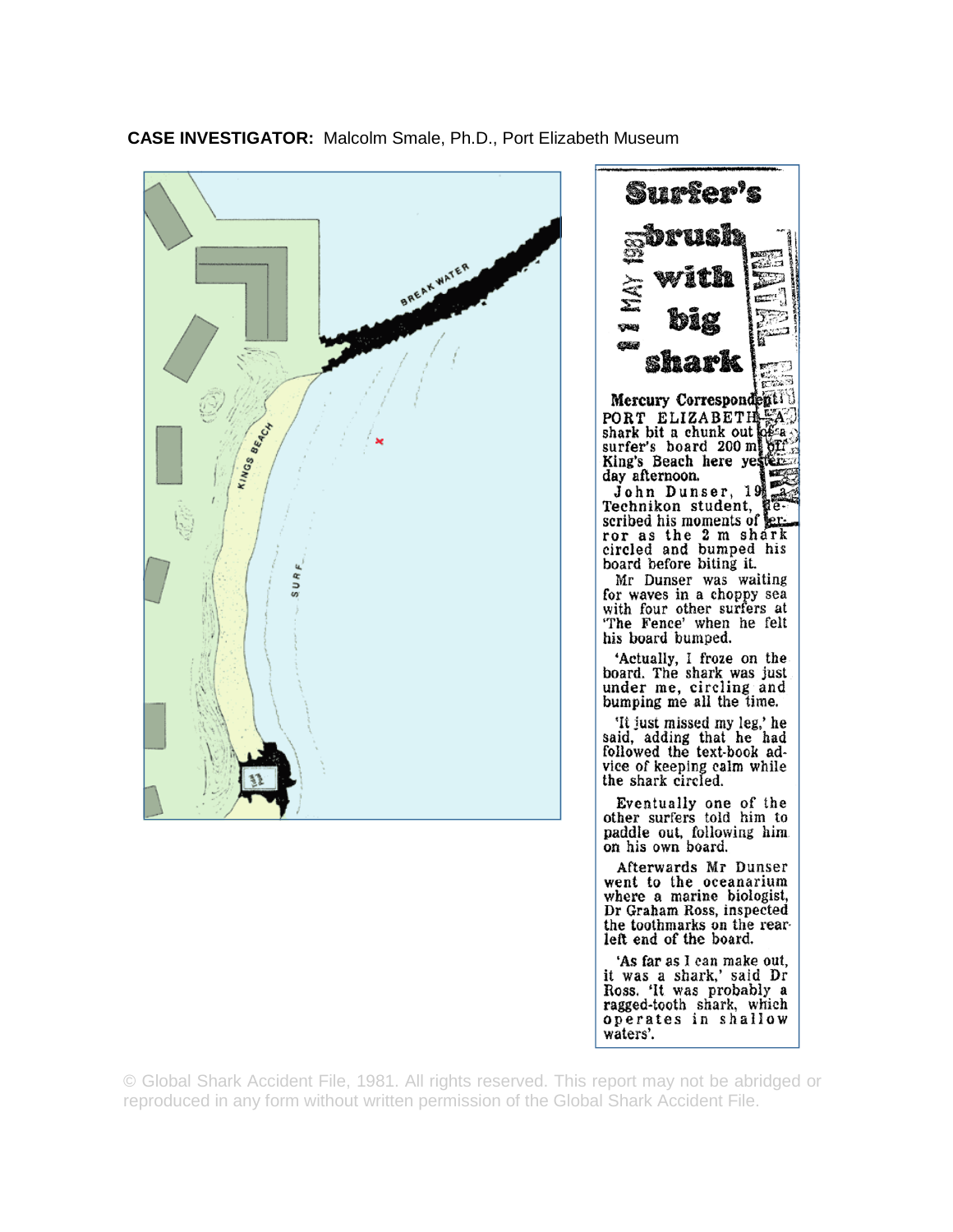